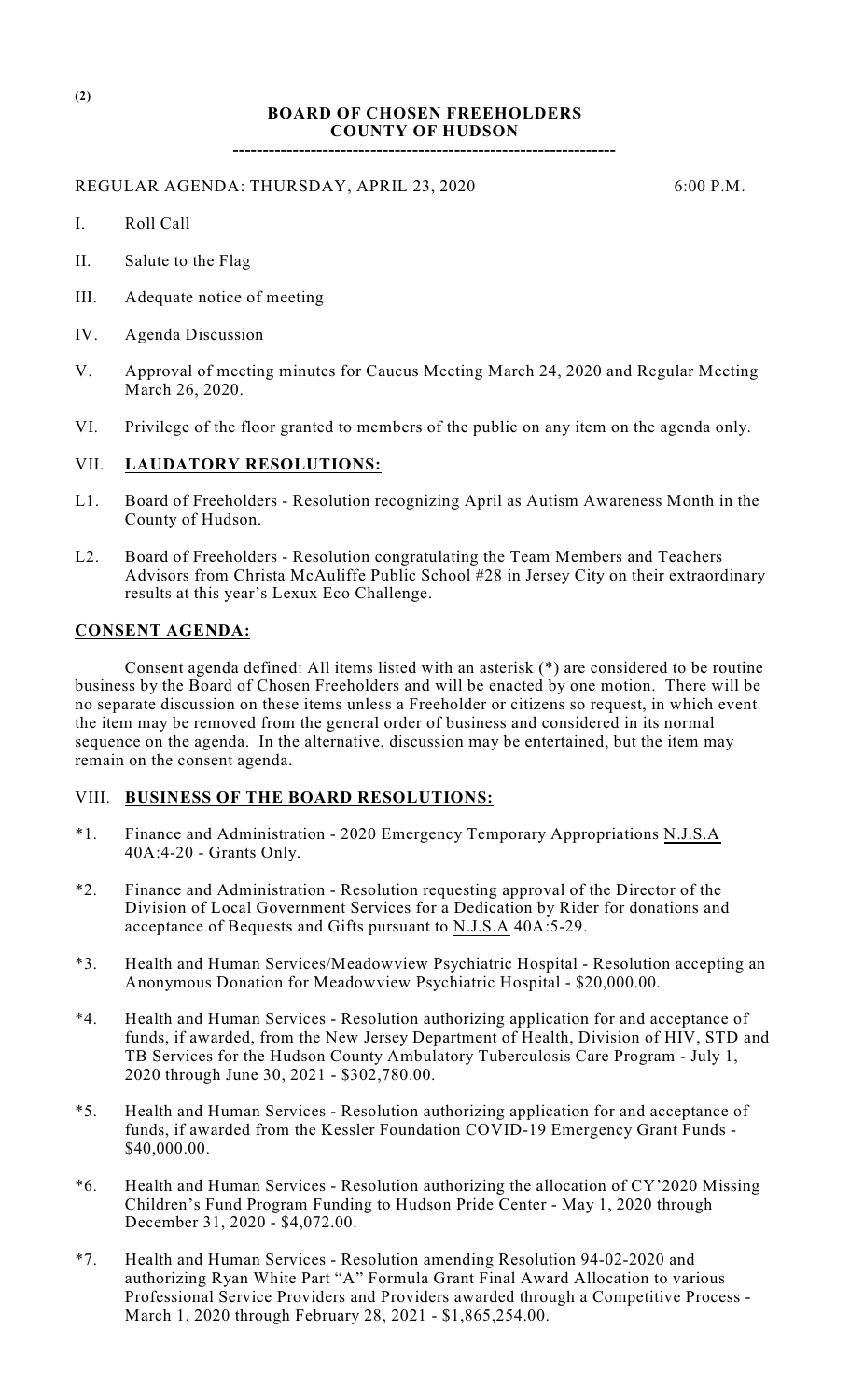- \*8. Health and Human Services Resolution authorizing Ryan White Part "A" Supplemental Grant Award Allocations to various Professional Service Providers - March 1, 2020 through February 28, 2021 - \$1,616,180.00.
- \*9. Health and Human Services Resolution amending Resolution 93-02-2020 and authorizing Ryan White Minority AIDS Initiative (MAI) Grant Final Awards Allocations to various Professional Service Providers and Providers awarded through a Competitive Process - March 1, 2020 through February 28, 2021 - \$380,267.00.
- \*10. Heath and Human Services Resolution authorizing a Fair and Open Contract with Holmwood Data Consulting for Quality Management, Administrative Support and Data Coordination Services for the Ryan White HIV/AIDS Services Program - March 1, 2020 through February 28, 2021 - \$126,300.00.
- \*11. Health and Human Services Resolution amending Resolution 177-3-2020 authorizing a one (1) month Extension of a Contract with Urban Renewal Corporation to operate a Warming Center in Kearny, New Jersey - November 15, 2017 through May 31, 2020 - \$112,524.00.
- \*12. Health and Human Services Resolution authorizing Contract with Rutgers, the State University for the provision of Data Analysis under the United States Bureau of Justice Assistance Comprehensive Opioid, Stimulant and Substance Abuse Program - May 1, 2020 through April 30, 2022 - \$98,968.00.
- \*13. Administrator's Resolution awarding Years 4 and 5 Fair and Open Competitive Consulting Services Contract to Millennium Strategies, LLC a Grants Consultant and amending the Contract to include Consulting Services provided pursuant to COVID-19 Reimbursement - \$360,000.00.
- \*14. Roads & Public Property Resolution awarding a Professional Service Contract Fair and Open Netta Architects, LLC Professional Historic Architectural Services for the Alternatives Analysis required for the acquisition of the Kearny Naval Reserve Building - \$56,500.00.

|  |  |  |  | *15. Purchasing - Approve Purchasing Agent's award, purchases made under State Contracts: |
|--|--|--|--|-------------------------------------------------------------------------------------------|
|--|--|--|--|-------------------------------------------------------------------------------------------|

|                | <b>VENDOR</b>                                          | <b>COMMODITY</b>                                          | <b>AMOUNT</b> | DEPT.                                       |
|----------------|--------------------------------------------------------|-----------------------------------------------------------|---------------|---------------------------------------------|
| a.             | <b>Agilent Technologies</b><br>Wilmington, DE          | Laboratory Supplies                                       | \$25,000.00   | Prosecutor's<br>Office                      |
| $b$ .          | Axon Enterprises, Inc.<br>Scottsdale, AZ               | <b>Purchase Inert Simulation</b><br>Cartridges for Tasers | \$3,729.60    | Corrections                                 |
| $\mathbf{c}$ . | Kyocera/Duplitron, Inc.<br>Roselle, N.J.               | Copier Service,<br>Maintenance, & Supplies                | \$55,000.00   | Various                                     |
| d.             | *M&G Auto<br>North Bergen, N.J.                        | <b>Auto Parts (Motor Pool)</b>                            | \$30,000.00   | Roads &<br><b>Public</b><br><b>Property</b> |
| e.             | National Fuel Oil<br>Newark, N.J.                      | Fuel Oil #2 (Heating Oil)                                 | \$5,000.00    | Roads &<br>Public<br>Property               |
| f.             | Rachles/Micheles Oil Co.<br>Clifton, N.J.              | Gasoline (87 Octane<br>Meadowview \$5,000.00)             | \$35,000.00   | Roads &<br>Public<br>Property               |
|                |                                                        | Gasoline 87 Octane<br>(Motor Pool \$30,000.00)            |               | Roads &<br>Public<br>Property               |
| g.             | Sabre Security Equipment Law Enforcement<br>Fenton, MI | Firearms Equipment and<br>Supplies                        | \$5,000.00    | Corrections                                 |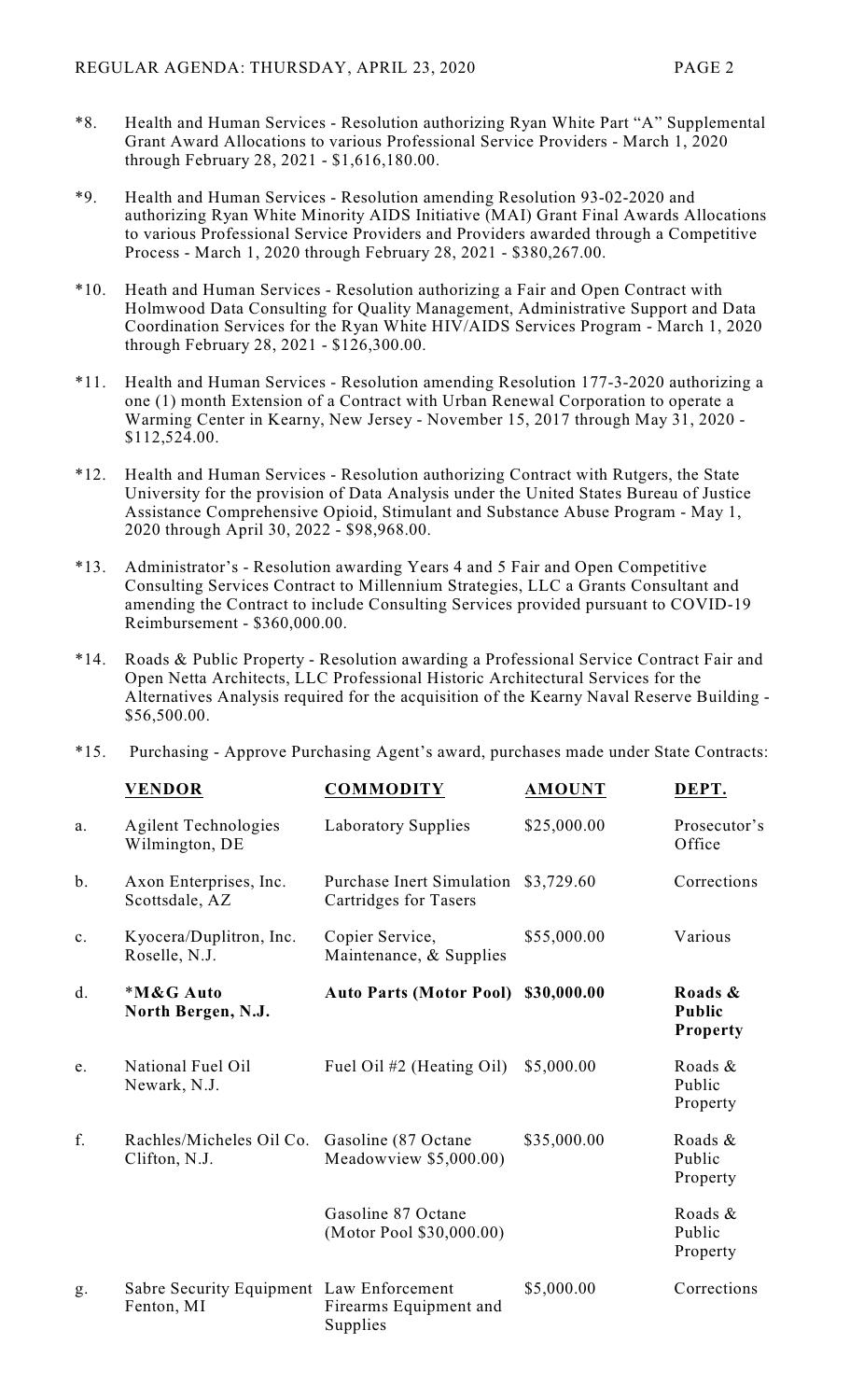| h.             | Verizon Wireless<br>Wallington, CT | Cellular Telephone<br>Service and Equipment | \$30,000.00  | Various        |
|----------------|------------------------------------|---------------------------------------------|--------------|----------------|
| Ι.             | W.B. Mason Co.<br>Secaucus, N.J.   | <b>Office Supplies</b>                      | \$75,000.00  | <b>Various</b> |
| $\mathbf{j}$ . | Xerox Corp.<br>St. Petersburg, FL  | Service and Supplies<br>for County Copiers  | \$75,000.00  | Various        |
|                |                                    | TOTAL                                       | \$338,729.60 |                |

# **\*Denotes: Hudson County Vendor**

\*16. Purchasing - Purchases made under the Educational Services Commission of New Jersey Pricing System, formally known as "The Middlesex Regional Educational Services Commission":

|    | <b>VENDOR</b>                      | <b>COMMODITY</b>                                                                               | <b>AMOUNT</b>  | <b>DEPT</b> |
|----|------------------------------------|------------------------------------------------------------------------------------------------|----------------|-------------|
| a. | *Murray Paving<br>Hackensack, N.J. | Laurel Hill Cricket Paths \$1,705,975.47<br>(S114, 715.03)                                     |                | Parks       |
|    |                                    | <b>West Hudson Park</b><br>Paths Phase 4 & 5<br>(S270,009.38)                                  |                | Parks       |
|    |                                    | <b>Stephen R. Gregg Park</b><br><b>Basketball Courts</b><br>(\$322,686.00)                     |                | Parks       |
|    |                                    | <b>Washington Park</b><br><b>Drainage System</b><br>(\$88,444.58)                              |                | Parks       |
|    |                                    | <b>Lincoln Park</b><br><b>Statue Walkway</b><br>$(\$79,550.28)$                                |                | Parks       |
|    |                                    | <b>James J. Braddock Park</b><br><b>Cultec Drainage System</b><br>(\$94,817.17)                |                | Parks       |
|    |                                    | <b>West Hudson Park</b><br><b>Water Park Emergency</b><br><b>Renovations</b><br>(\$555,345.70) |                | Parks       |
|    |                                    | <b>Stephen R. Gregg Park</b><br><b>Workout Stations</b><br>(\$180,407.33)                      |                | Parks       |
|    |                                    | <b>TOTAL</b>                                                                                   | \$1,705,975.47 |             |

# **\*Denotes: SBE**

\*17. Purchasing - Purchases made under Union County Cooperative Pricing System:

|    | <b>VENDOR</b>                        | <b>COMMODITY</b>                                           | <b>AMOUNT</b> | <b>DEPT</b>        |
|----|--------------------------------------|------------------------------------------------------------|---------------|--------------------|
| a. | *Johnston G.P., Inc.<br>Kearny, N.J. | Fiber Work needed for \$37,825.00<br>Duncan Avenue Private |               | Data<br>Processing |
|    |                                      | <b>Fiber Run</b>                                           |               |                    |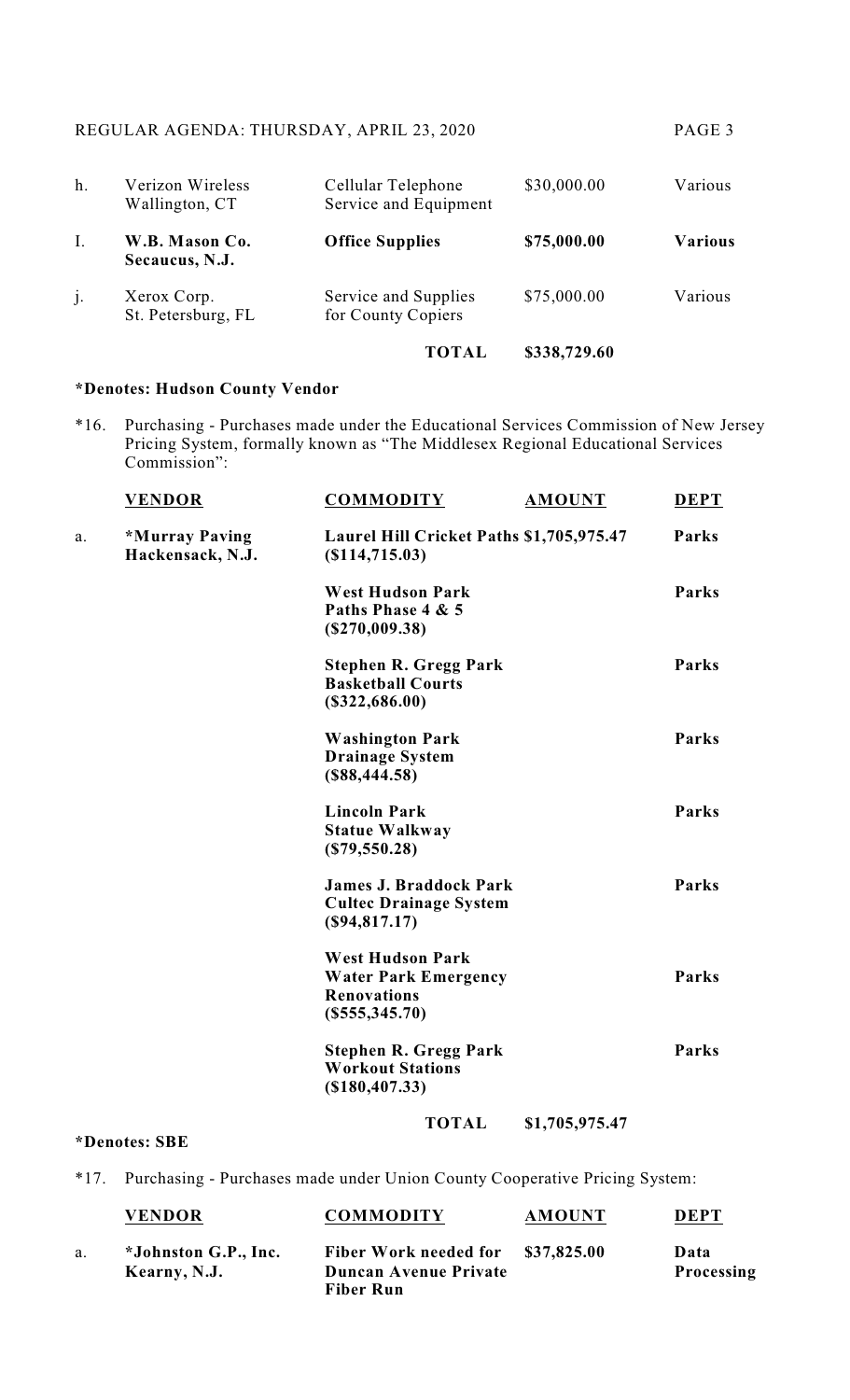# **Telecommunication \$100,000.00 Various Services County Wide**

**TOTAL \$137,825.00**

#### **\*Denotes: Hudson County Vendor**

- \*18. Purchasing Approve Purchasing Agent's Awards:
	- a. Printing (Letterhead, Envelopes & Business Cards) for various Hudson County Departments - four (4) replies - two (2) year period - Office Penny, LLC - Contract shall not exceed \$66,312.81; Rare Forms, LLC - Contract shall not exceed \$20,665.00; Logomania, Inc. - Contract shall not exceed \$17,380.70; Ridgewood Press - Contract shall not exceed \$17,327.90 - Grand Total Award \$121,686.41.
	- b. CONTRACT EXTENSION Food Service Operation at the Hudson County Correctional Rehabilitation Center - (June 12, 2020 to September 11, 2020) - (County reserves the right to terminate upon 7 days notice) - GD Correctional Services, LLC.

| - Original Contract Amount:   | \$9,200,000.00  |
|-------------------------------|-----------------|
| - Contract Addition No. 1:    | \$385,000.00    |
| - Additional Funds Requested: | \$975,000.00    |
| - New Contract Amount:        | \$10,560,000.00 |
|                               |                 |

- c. CONTRACT EXTENSION Maintenance of Overhead Doors and Barrier Gates, etc. - (April 22, 2020 to May 21, 2020) - (County reserves the right to terminate upon 7 days notice) - New Jersey Overhead Door.
- d. CONTRACT EXTENSION Maintenance and Testing of Electrical Distribution Equipment and Systems - March 8, 2020 to June 7, 2020) - (County reserves the right to terminate upon 7 days notice) - Longo Electrical - Mechanical, Inc.
- e. CONTRACT EXTENSION Barber and Beauty Supplies (April 25, 2020 to May 24, 2020) - (County reserves the right to terminate upon 7 days notice) - Care Supplies, LLC.
- f. CONTRACT EXTENSION Barber and Beauty Supplies April 25, 2020 to May 24, 2020 - (County reserves the right to terminate upon 7 days notice) - Independent Beauty Supply Co.
- g. CONTRACT EXTENSION Barber and Beauty Supplies April 25, 2020 to May 24, 2020 - (County reserves the right to terminate upon 7 days notice) - Phoenix Trading, Inc.
- h. REQUEST FOR FUNDS Blue Collar Uniforms - The Liberty Store - Original Contract Amount: \$6,512.26 - Additional Funds Requested: \$5,000.00<br>- New Contract Amount: \$11,512.26 - New Contract Amount:
- I. REQUEST FOR FUNDS General Dry Goods - The Thomaston Corp. - Original Contract Amount: \$17,701.28<br>- Additional Funds Requested: \$7,000.00 - Additional Funds Requested: - New Contract Amount: \$24,701.28
- j. BID REJECTION Design Consultant for the Hudson County Website.
- k. BID REJECTION Landscaping Maintenance Services for Hudson County Parks, Hudson County Plaza and Meadowview Campus.
- l. BID REJECTION Maintenance of Electrical Distribution Equipment and Systems.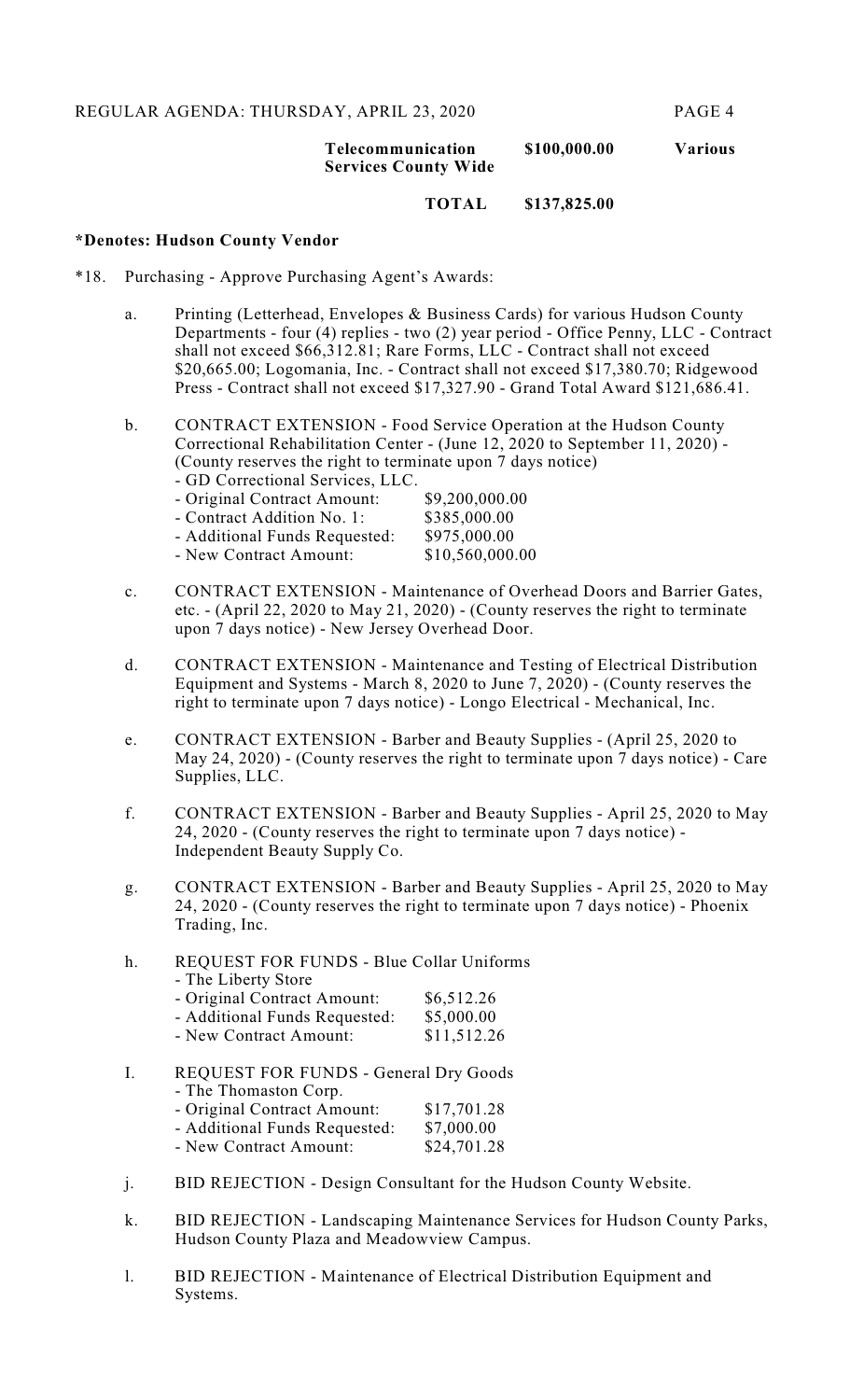- \*19. Finance & Administrative Resolution approving Pension to Widow Court Attendants' Pension Fund Dolores Egan - \$24,192.00.
- \*20. Board of Freeholders Resolution strongly urging the New Jersey Assembly to pass Bill 2332 that would establish the 2020 New Jersey Emergency Rental Assistance Program and urging Governor Phil Murphy to sign the Legislation as expeditiously as possible.
- \*21. Board of Freeholders Resolution urging New Jersey Attorney General Gurbir Grewal to investigate all long-term care facilities in the State that have experienced a disproportionate number of COVID-19 cases and urging the New Jersey Department of Health to consistently enforce all critical safety measures and protocols at all long-term care facilities in the State.
- \*22. Finance and Administration Resolution authorizing payment to Nettarius Technology Solutions, LLC pursuant to a Declaration of Emergency (an amount not to exceed \$100,000.00).

### **The following Ordinances will be considered for adoption:**

- A-1. Finance & Administration Ordinance of the County of Hudson, State of New Jersey amending Guaranty Ordinance Number 415-9-2011 adopted on September 22, 2011 authorizing the Guaranty of the Payment of Principal of and Interest on not exceeding \$18,000,000 Aggregate Principal Amount of County-Guaranteed Special Acquisition Bonds, Series 2011 (830 Bergen Avenue Acquisition Project), issued by the Hudson County Improvement Authority, in order to provide for the Guaranty of Refunding Bonds, and determining certain other matters in connection therewith.
- A-2. Finance & Administration Ordinance of the County of Hudson, State of New Jersey amending Guaranty Ordinance Number 562-12-2010 adopted on December 9, 2010 authorizing the Guaranty of the Payment of the Principal of and Interest on not exceeding \$13,000,000 Aggregate Principal Amount of County-Guaranteed Lease Revenue Bonds, Series 2011 (Lincoln Park Golf Course Project), issued by the Hudson County Improvement Authority, in order to provide for the Guaranty of Refunding Bonds, and determining certain other matters in connection therewith.
- A-3. Finance & Administration Refunding Bond Ordinance of the County of Hudson, State of New Jersey (I) providing for the Refunding of certain outstanding General Obligation Bonds of the County, heretofore issued by the County to the Hudson County Improvement Authority, to achieve net present value debt service savings and (II) authorizing the issuance of not to exceed \$16,000,000 Aggregate Principal Amount of General Obligation Refunding Bonds of the County to the Hudson County Improvement Authority to effect such refunding and authorizing the Public Hearing to be held on Thursday, April 23, 2020 at 6:00 p.m. and publication thereof.
- A-4. Law Ordinance of the County of Hudson, State of New Jersey authorizing the Guaranty of the payment of the Principal of and Interest on not exceeding \$50,000,000 Aggregate Principal Amount of County-Guaranteed Redevelopment Area Bonds, Series 2020 (Koppers Site Spine Road Project), issued by the Hudson County Improvement Authority for the purpose of providing additional security therefor, consenting to the undertaking of such project by the Authority and determining certain other matters in connection therewith.
- A-5. Finance & Administration An Ordinance of the County of Hudson, State of New Jersey approving and authorizing the entering into, execution and delivery of a Lease and Development Agreement with the Hudson County Improvement Authority for the County Courthouse Project with an estimated cost not to exceed \$350,000,000, the cost of such project to be financed through the issuance of County Secured Lease Revenue Bonds of the Hudson County Improvement Authority.
- IX. Opportunity for any member of the Board of Chosen Freeholders to comment on the business of the Board.